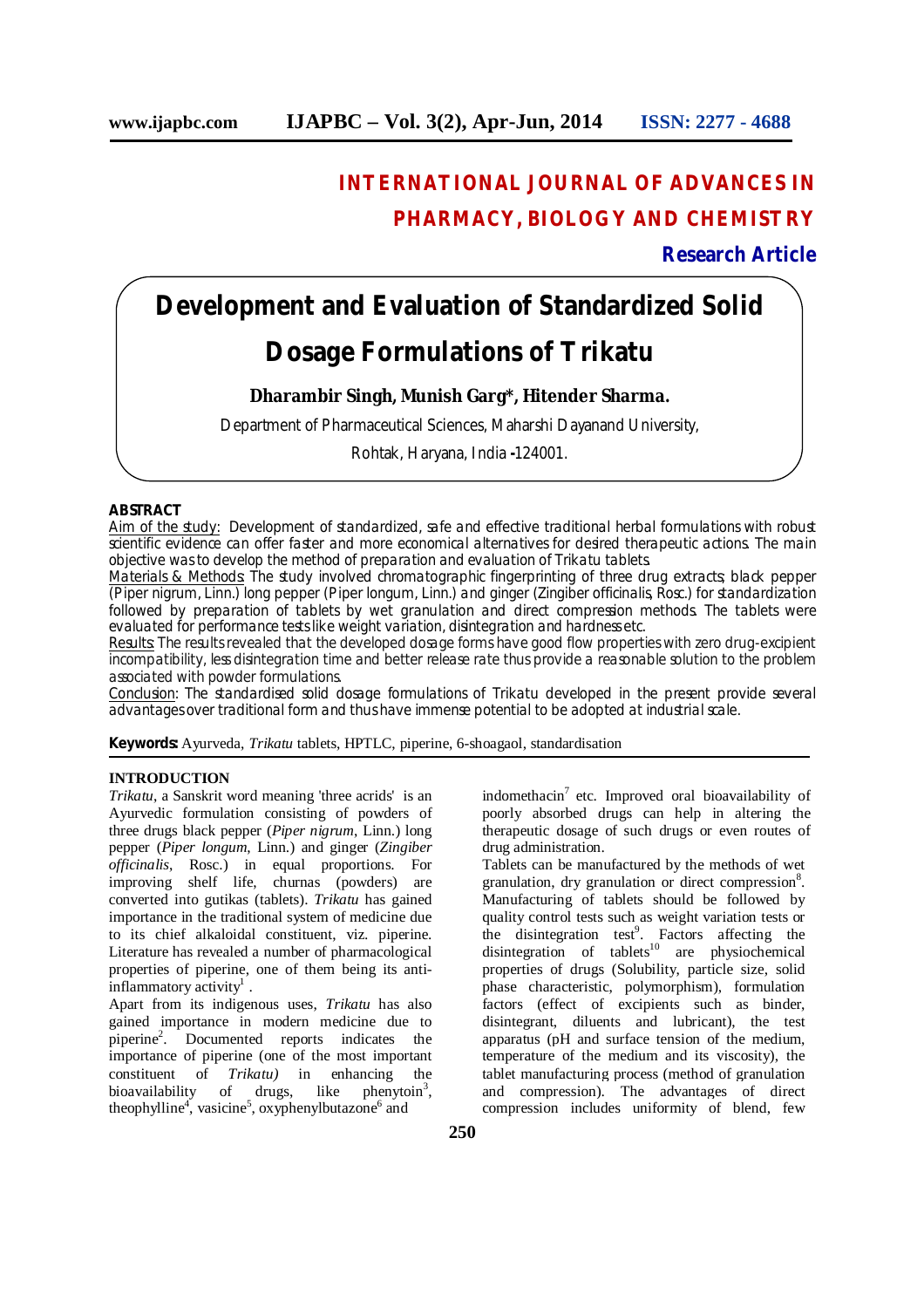manufacturing steps involved, elimination of heat, moisture and physical stability $1$ <sup>1</sup>.

There are very few attempts on systematic studies for the development and evaluation of Ayurvedic dosage forms. The main objective was to develop the method of preparation of *Trikatu* tablets so that the tablets meet the criteria of disintegration and hardness test. The present study involved preparation of *Trikatu* tablets by different methods namely wet granulation, direct compression and evaluation of the tablets.

#### **MATERIALS AND METHODS**

Black pepper fruits, long pepper fruits and dried ginger rhizomes were obtained from Balaji Trading Company, New Delhi. Starch, d-Mannitol, talc, magnesium stearate, sodium bicarbonate, ethanol, nhexane, sodium starch glycolate, polyvinyl pyrrolidone, ethyl acetate, tartaric acid and menthol cryst were obtained from Loba chemie, Mumbai. Dicalcium phosphate dehydrate, glacial acetic acid and diethyl ether were procured from CDH, New Delhi.

#### **Shodhna of** *Trikatu*

The methanolic extracts of black pepper and long pepper fruits were prepared using soxhlet apparatus. The aqueous and alcoholic extracts of ginger rhizomes were prepared by maceration process $12,13$ . The drug was macerated for 6 days with alternative stirring. The extracts were filtered and concentrated using rotary evaporator and then freeze dried using lyophilizer. Extracts were then standardized by standard plot method using HPTLC. Samples were spotted on pre-coated silica gel FL60254 aluminum plate by means of a Camag Linomate V sample applicator fitted with a 100 μL Hamilton syringe. Black pepper and long pepper extracts spotted plates were developed with solvent system consisting of hexane-ethyl acetate-glacial acetic acid (3:1:0.1  $v/v/v)^{14}$  [ whereas ginger extract spotted plated were developed with solvent system consisting of diethylether-n-hexane  $(6.4 \text{ v/v})^{15}$ .

#### **Formulation of** *Trikatu* **gutikas**

*Trikatu* gutikas were prepared by different methods namely wet granulation & direct compression. *Trikatu* dispersible gutikas were prepared by direct compression method. The ratio of various excipients used in different batches for the formulation of tablets are represented in [Table 1, 2].

In wet granulation method slurry was made using binder with isopropyl alcohol. Drug extracts were mixed with slurry containing all other excipients. Then wet mass was sieved through sieve no 20 to obtain the granules. Compressed the granules using 10 mm flat punch, with hand operated single punch machine. The average weight of tablets was found to be 250 mg.

In direct compression method, drug extracts were mixed with excipients and compressed into tablets using 10 mm punch with single punch machine. The average weight of tablets was found to be 250 mg.

#### **Evaluation of** *Trikatu* **gutikas**

*Trikatu* gutikas prepared by various methods were evaluated for hardness, friability, weight variation test, disintegration test and *in vitro* dissolution studies. The hardness of tablets were determined using Monsanto Hardness tester and The friability of tablets were determined using Roche friabilator. The disintegration test was carried out using the disintegration test apparatus and their mean disintegration time was calculated $16,17$ .

*In-vitro* **dissolution studies**: The *In-vitro* dissolution studies were carried out for calculating the percentage piperine release using USP Type II dissolution apparatus in 0.1 N HCL media at 100 rpm. Dissolution studies were carried out up to 40 min. Samples (5ml) were withdrawn at specified time intervals and percentage drug release was calculated by using UV spectrophotometer at 343 nm.

#### **RESULT & DISCUSSION**

Quantification of active principles through modern analytical tools is essential for establishing the authenticity, creditability, prescription and usage of Ayurvedic medicines/herbal formulations. ''*Trikatu* churna´ is one of the oldest and popular Ayurvedic preparations, is official in Ayurvedic formulary of India used widely for disorder of respiratory tract and digestive system. It comprised of the fruits *Piper longum, Piper nigrum* and rhizomes of *Zingiber officianalis*.

HPTLC methods for determination of Piperine and 6-Shogaol from Trikatu Churna was developed. The black pepper, long pepper and ginger extracts were standardized by standard plot method [Figure 1, 2] for the estimation of piperine and 6- Shogaol content.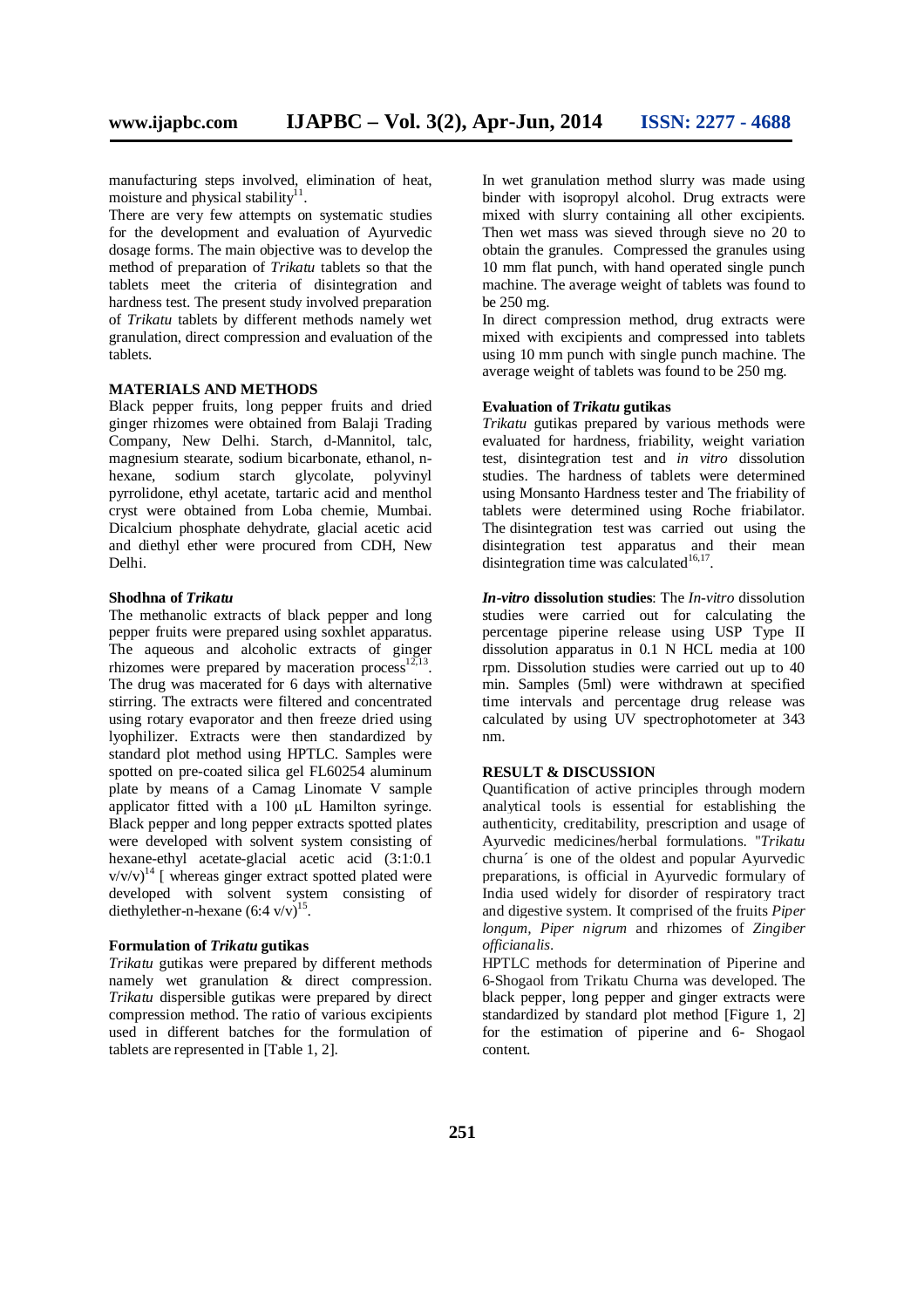| Ingredients                | DC1/WG1 | DC2/WG2 | DC3/WG3        | DC4/WG4 |
|----------------------------|---------|---------|----------------|---------|
| <b>Trikatu Extracts</b>    | 60      | 60      | 60             | 60      |
| Starch                     | 12.5    |         | 17.5           |         |
| Polyvinyl pyrrolidone      |         | 12.5    |                | 17.5    |
| Microcrystalline cellulose | 120     | 120     | 120            | 120     |
| Dicalcium phosphate        | 42.5    | 42.5    | 47.5           | 47.5    |
| Magnesium stearate         | 5       | 5       | $\overline{5}$ | 5       |
| Talc                       | 5       | 5       | 5              | 5       |

**Table 1: Composition of excipients (in mg) for Tablets of** *Trikatu*

Average weight of the tablets was 250 mg

| Ingredients           | DS1  | DS <sub>2</sub> | DS3  | DS4            | DS5  | DS6            | DS7  | DS <sub>8</sub> | DS <sub>9</sub> | <b>DS10</b> |
|-----------------------|------|-----------------|------|----------------|------|----------------|------|-----------------|-----------------|-------------|
| Trikatu extract       | 60   | 60              | 60   | 60             | 60   | 60             | 60   | 60              | 60              | 60          |
| Sodium                | 5    | 5               | 5    | 5              | 5    | 5              | 5    | 5               | 5               | 5           |
| Tartric acid          | 5    | 5               | 5    | 5              | 5    | 5              | 5    | 5               | 5               | 5           |
| <b>CRP</b>            | 12.5 |                 |      | 25             |      | $\overline{a}$ | 50   |                 |                 | 16.66       |
| <b>CCS</b>            |      | 12.5            |      | ۰              | 25   | $\overline{a}$ |      | 50              |                 | 16.66       |
| SSG                   |      |                 | 12.5 | $\overline{a}$ | -    | 25             |      |                 | 50              | 16.66       |
| MCC                   | 60   | 60              | 60   | 60             | 60   | 60             | 60   | 60              | 60              | 60          |
| Mannitol              | 85   | 85              | 85   | 72.5           | 72.5 | 72.5           | 47.5 | 47.5            | 47.5            | 47.5        |
| Aspartame             | 7.5  | 7.5             | 7.5  | 7.5            | 7.5  | 7.5            | 7.5  | 7.5             | 7.5             | 7.5         |
| Magnesium<br>stearate | 5    | 5               | 5    | 5              | 5    | 5              | 5    | 5               | 5               | 5           |
| Talc                  | 5    | 5               | 5    | 5              | 5    | 5              | 5    | 5               | 5               | 5           |
| Menthol               | 2.5  | 2.5             | 2.5  | 2.5            | 2.5  | 2.5            | 2.5  | 2.5             | 2.5             | 2.5         |
| Lemon flavour         | 2.5  | 2.5             | 2.5  | 2.5            | 2.5  | 2.5            | 2.5  | 2.5             | 2.5             | 2.5         |

**Table 2: Composition of excipients (in mg) for dispersible tablet of** *Trikatu*

Average weight of the tablets was 250 mg

The concentration of piperine present in black pepper and long pepper extracts was found to be 36.0727 % and 23.026 % w/w respectively. The 6-shogaol content in ginger extract was found to be 3.5632 %.

The weight variation of all the tablets was found to be within the pharmacopoeial limits. Hardness of all the batches of tablets was near 2-2.5 kgf. Friability of the tablets was found less than 1% w/w for all the batches. The uniformity of the contents was under the prescribed pharmacopoeial limits. Disintegration time of *Trikatu* tablets were below 15 min except batch WG3 and WG4 [Table 3].

Among all batches, DC2 considered as better as it gives less disintegration time. The dispersion time of dispersible tablets was varying with the ratio of superdisintegrants added in the formulations as shown in [Tablet 4]. The batch DS8 has less dispersible time than other formulated batches. Among eight batches of *Trikatu* tablets (wet granulation), one batch (DC3) showed less disintegration time and better release rate [Table 5]. Similarly in case of dispersible tablets among 10 batches, one batch (DS8) showed less dispersion time [Table 6].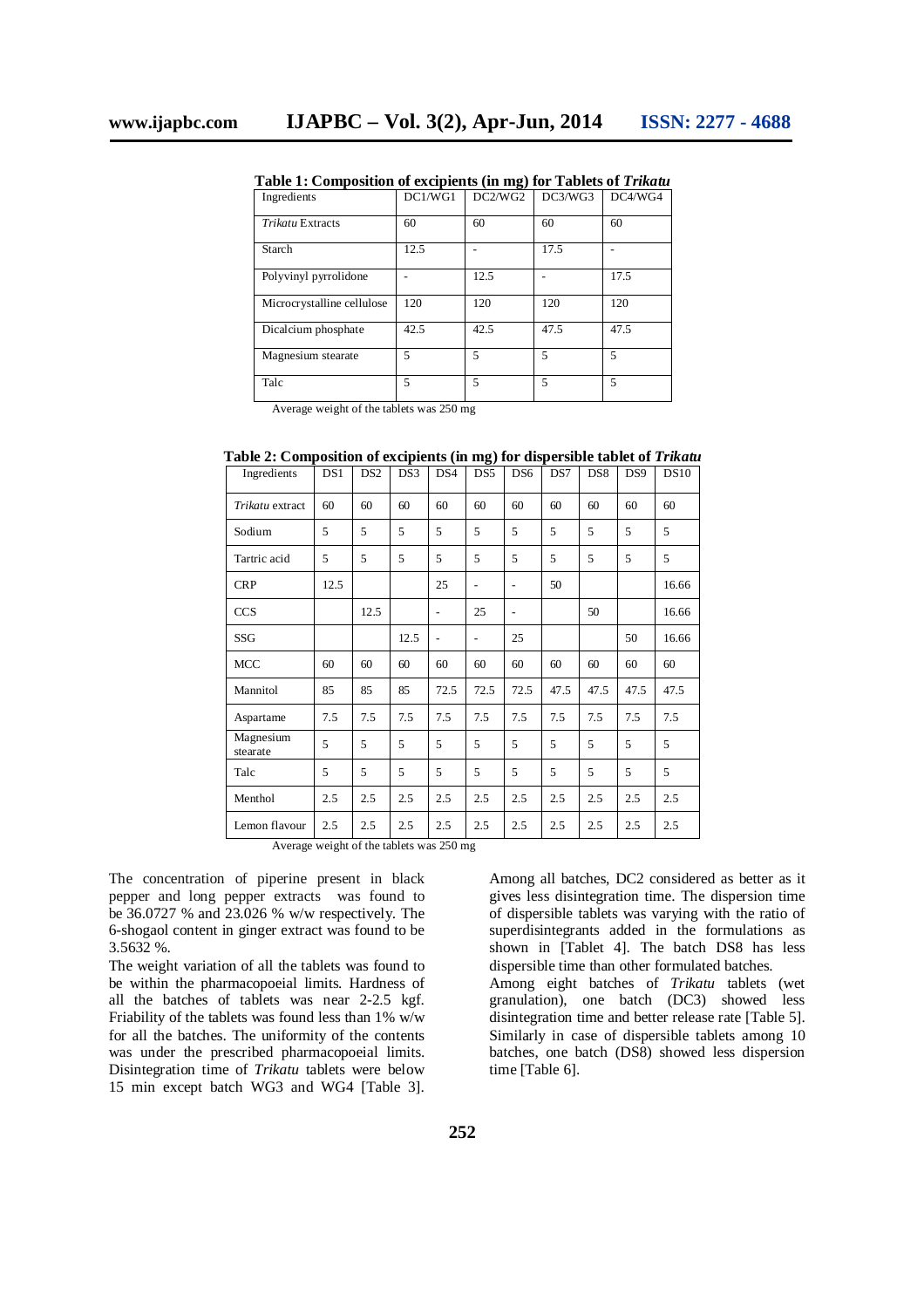| Formulated      | <b>Batch</b> | Weight<br>Variation<br>(% )<br>$(n=10)$ | <b>Hardness</b><br>Kgf<br>$(n=5)$ | Friability (%) | Disintegration<br>Time<br>$(n=6)$            | Content<br>uniformity<br>$(\%)(n=6)$ |
|-----------------|--------------|-----------------------------------------|-----------------------------------|----------------|----------------------------------------------|--------------------------------------|
| DC1             |              | $248 \pm 6.2783$                        | $1.7 \pm 0.63$                    | 0.5628         | $5\text{min}36\text{sec} \pm 21\text{sec}$   | $98.54 \pm 0.25$                     |
| DC2             |              | $249 \pm 7.6953$                        | $2.04 + 0.77$                     | 0.4245         | $4min30sec+22sec$                            | $99.38 \pm 0.36$                     |
| DC <sub>3</sub> |              | $247 \pm 6.5871$                        | $2.12 \pm 0.75$                   | 0.6186         | $8min24sec+34sec$                            | $98.86 \pm 0.22$                     |
| DC4             |              | $248 \pm 5.8925$                        | $2.35 \pm 0.82$                   | 0.4417         | 13min22sec+43sec                             | $97.72 \pm 0.32$                     |
| WG1             |              | $247 \pm 6.1783$                        | $2.18 \pm 1.07$                   | 0.3589         | 8min43sec±99sec                              | $99.17 \pm 0.45$                     |
| WG <sub>2</sub> |              | $249 \pm 8.0471$                        | $2.42 \pm 0.86$                   | 0.2250         | $7min$ 22sec $\pm$ 105sec                    | $98.94 \pm 0.38$                     |
| WG3             |              | $248 \pm 6.7673$                        | $2.26 \pm 0.74$                   | 0.3974         | $21min16sec \pm 146sec$                      | $98.63 \pm 0.30$                     |
| WG4             |              | $248 \pm 7.1873$                        | $2.48 \pm 0.72$                   | 0.2716         | $25\text{min}41\text{sec} \pm 262\text{sec}$ | $99.21 \pm 0.43$                     |

**Table 3: Physico-chemical evaluation parameters of** *Trikatu* **tablets**

Values are the mean  $\pm$  SEM, n = Number of tablets

#### **Table 4: Physico-chemical evaluation parameters of** *Trikatu* **dispersible tablets**

| Formulated      | Batch | Weight           | Hardness        | Friability (%) | Dispersion               | Content          |
|-----------------|-------|------------------|-----------------|----------------|--------------------------|------------------|
|                 |       | Variation        | Kgf             |                | Time                     | uniformity       |
|                 |       | (% )             | $(n=6)$         |                | $(n=6)$                  | $(\%)$ (n=3)     |
|                 |       | $(n=10)$         |                 |                |                          |                  |
| DS1             |       | $248 \pm 8.1737$ | $1.98 \pm 0.75$ | 0.1298         | 10min $15sec \pm 55sec$  | $99.15 \pm 0.34$ |
| DS <sub>2</sub> |       | $250 \pm 7.7613$ | $2.05 \pm 0.58$ | 0.2612         | $4min 32 sec \pm 74 sec$ | $98.85 \pm 0.28$ |
| DS3             |       | $248 \pm 7.9850$ | $2.14 \pm 0.36$ | 0.2360         | 8min42sec±46sec          | $99.83 \pm 0.49$ |
| DS4             |       | $249 \pm 8.3271$ | $1.85 \pm 0.58$ | 0.1389         | 8min48sec±39sec          | $97.94 \pm 0.67$ |
| DS <sub>5</sub> |       | $251 \pm 7.6645$ | $1.94 \pm 0.55$ | 0.1340         | $2min35sec \pm 32sec$    | $98.94 \pm 0.57$ |
| DS <sub>6</sub> |       | $248 \pm 7.8357$ | $2.10\pm0.47$   | 0.1802         | $6min45sec+47sec$        | $98.45 \pm 0.40$ |
| DS7             |       | $247+7.1835$     | $1.82 \pm 0.41$ | 0.3895         | $6min12sec+40sec$        | $99.60 \pm 0.22$ |
| DS <sub>8</sub> |       | $248 \pm 8.3328$ | $1.90 \pm 0.53$ | 0.3283         | $1 min5 sec + 32 sec$    | $100.2 \pm 0.32$ |
| DS <sub>9</sub> |       | $249 \pm 8.9320$ | $2.12 \pm 0.62$ | 0.3407         | 3min15sec+38sec          | $99.55 \pm 0.85$ |
| DS10            |       | 249±7.3892       | $1.95 \pm 0.52$ | 0.4522         | $2min45$ sec $+40$ sec   | 99.36±0.59       |

Values are the mean  $\pm$  SEM, n = Number of tablets

| Table 5: Percentage release rate of formulated Trikatu tablets |  |
|----------------------------------------------------------------|--|
|----------------------------------------------------------------|--|

| Batch code | WG1    | -<br>WG <sub>2</sub> | WG3    | WG4    | DC1    | DC2    | DC3    | DC <sub>4</sub> |
|------------|--------|----------------------|--------|--------|--------|--------|--------|-----------------|
| Time (min) |        |                      |        |        |        |        |        |                 |
| $\Omega$   | 0.000  | 0.000                | 0.000  | 0.000  | 0.000  | 0.000  | 0.000  | 0.000           |
| 5          | 20.694 | 2.263                | 23.119 | 1.455  | 23.847 | 11.640 | 35.002 | 5.173           |
| 10         | 37.508 | 3.072                | 38.478 | 1.940  | 40.337 | 35.164 | 49.553 | 18.107          |
| 15         | 41.469 | 4.123                | 42.681 | 2.748  | 47.774 | 47.963 | 54.807 | 42.682          |
| 20         | 46.885 | 4.446                | 47.935 | 3.233  | 54.88  | 53.756 | 60.546 | 51.978          |
| 25         | 50.523 | 5.254                | 54.645 | 3.556  | 59.172 | 58.526 | 65.720 | 58.364          |
| 30         | 51.330 | 7.922                | 55.535 | 4.284  | 62.647 | 63.295 | 69.276 | 63.537          |
| 35         | 52.867 | 10.350               | 56.020 | 5.496  | 66.286 | 66.852 | 70.651 | 69.600          |
| 40         | 54.969 | 17.946               | 57.151 | 12.287 | 90.934 | 67.903 | 88.920 | 87.707          |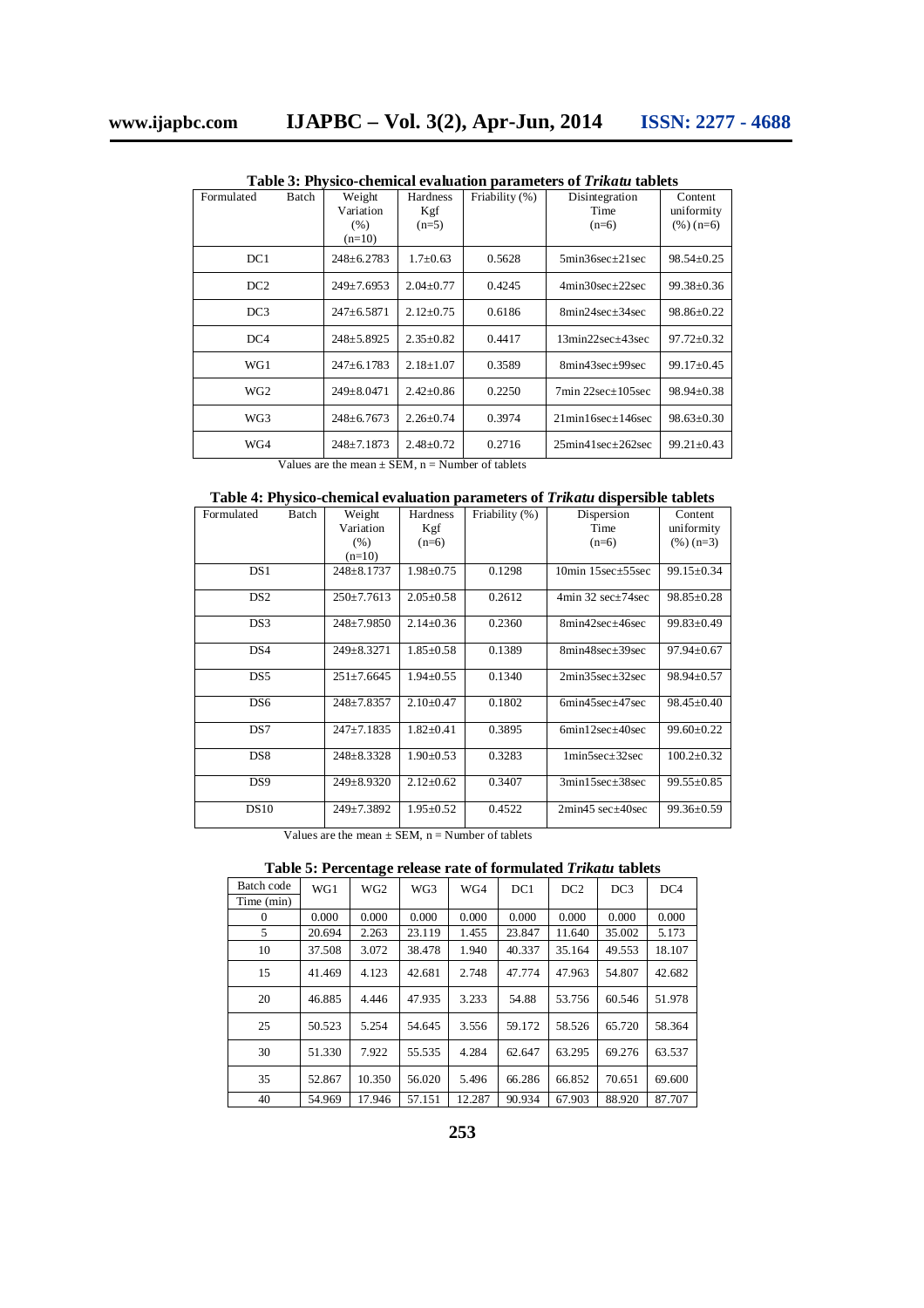| Batch code   | DS1      | DS <sub>2</sub> | DS3          | DS4            | DS <sub>5</sub> | DS <sub>6</sub> | DS7          | DS <sub>8</sub> | DS <sub>9</sub> | DS10         |
|--------------|----------|-----------------|--------------|----------------|-----------------|-----------------|--------------|-----------------|-----------------|--------------|
| Time (min)   |          |                 |              |                |                 |                 |              |                 |                 |              |
| $\mathbf{0}$ | $\Omega$ | $\overline{0}$  | $\mathbf{0}$ | $\overline{0}$ | $\Omega$        | $\overline{0}$  | $\mathbf{0}$ | $\mathbf{0}$    | $\mathbf{0}$    | $\mathbf{0}$ |
| 5            | 15.359   | 23.847          | 28.858       | 18.754         | 31.203          | 29.293          | 23.442       | 37.589          | 34.840          | 48.906       |
| 10           | 35.083   | 46.067          | 44.700       | 38.073         | 34.597          | 38.074          | 42.358       | 52.866          | 46.238          | 57.151       |
| 15           | 49.876   | 48.421          | 55.858       | 48.987         | 45.510          | 50.959          | 50.118       | 54.483          | 54.160          | 63.133       |
| 20           | 56.100   | 53.190          | 61.436       | 56.747         | 49.795          | 57.878          | 57.636       | 57.717          | 58.364          | 63.860       |
| 25           | 56.640   | 58.040          | 64.669       | 59.657         | 54.800          | 61.597          | 61.355       | 60.385          | 60.385          | 64.911       |
| 30           | 57.470   | 59.415          | 65.154       | 59.899         | 59.495          | 61.921          | 61.920       | 62.163          | 61.112          | 68.225       |
| 35           | 58.040   | 60.385          | 68.710       | 60.869         | 60.546          | 62.486          | 62.240       | 63.295          | 61.921          | 69.864       |
| 40           | 59.415   | 62.325          | 96.760       | 61.920         | 63.537          | 64.022          | 63.376       | 69.600          | 62.891          | 81.480       |

**Table 6: Percentage release rate of formulated** *Trikatu* **dispersible tablets**

#### **CONCLUSION**

The present study indicated that the developed dosage form will have advantages over the traditional form of *Trikatu* and offer lesser dose, ease of administration for paediatrics and geriatrics and improved patience compliance. Moreover, the developed dosage will have a fixed amount of content so minimizing the risk of administration of underdosage or overdosage of the formulation which will result in desired pattern of therapeutic action.

#### **REFERENCES**

- 1. Lee KB, Shin KH, Wan WS. Central nervous system depressant and anti-inflammatory activity of piperine. Arch Pharm Res. 1984;1:127-132.
- 2. Atal CK, Dhar KL, Singh J. The chemistry of the Indian piper species. Lloydia. 1975;38:256–259.
- 3. Bano G, Amla V, Raina RK, Zusti U, Chopra CL. The effect of piperine on pharmacokinetics of phenytoin in healthy volunteers. Planta Med. 1987;53:568-569.
- 4. Bano G, Amla V, Raina RK, Zusti U, Bedi KL. The effect of piperine on the bioavailability and pharmacokinetics of propranolol and theophylline in healthy volunteers. Eur J Cln Pharmacol. 1991;41:615–617.
- 5. Zutshi U, Kaul JL. The impact of Ayurvedic herbals on drug bioavailability. Ind Drugs. 1982;19:476–479.
- 6. Mujumdar AM, Dhuley JN, Deshmukh VK, Naik SR. Effect of piperine on bioavailability of oxyphenylbutazone in rats. Ind Drugs. 1999;36:123–126.
- 7. Karan RS, Bhargava VK, Garg SK. Effect of Trikatu on the pharmacokinetic profile of indomethacin in rabbits. Ind J Pharmacol. 1999;31:160–161.
- 8. Banker GS, Anderson NR. Tablets. In: Lachman L, Liberman A, Kanig JL, editors. Theory and Practice of Industrial Pharmacy.  $3<sup>rd</sup>$  ed. Mumbai: Verghese Publishing House; 1987.p.317.
- 9. Ministry of Health & Family Welfare. Indian Pharmacopoeia. Delhi: Govt. of India. 1996; Vol. 2: 3-16, A-60, 108.
- 10.Abdou H, Hanna S, Muhammad N. Dissolution. In: Gennaro A, editor. Remington The Science and Practice of Pharmacy.  $21<sup>st</sup>$  ed. Philadelphia: Lippincott Williams and Wilkins; 2005. P. 675.
- 11.US Patent 61177451- Direct compression metformin hydrochloride tablets. Available from: http:// http://www.patentstorm.com.
- 12.Auta KI, Galadima A, Bassey JU, Olowoniyi OD, Moses O, Yako AB. Antimicrobial properties of the ethanolic extracts of Zingiber officinale (Ginger) on Escherichia coli and Pseudomonas areuginosa. Annals Bio Res. 2011;2:307-31.
- 13.Morakinyo AO, Adeniyi OS, Arikawe AP. Effects of Zingiber officinale on reproductive functions in the male rat. Afr J Biomed Res. 2008;11:334.
- 14.Hamrapurkar PD, Jadhav K, Zine S. Quantitative estimation of piperine in Piper nigrum and Piper longum using High Performance Thin Layer Chromatography. J App Pharm Sci. 2011;1:117- 120.